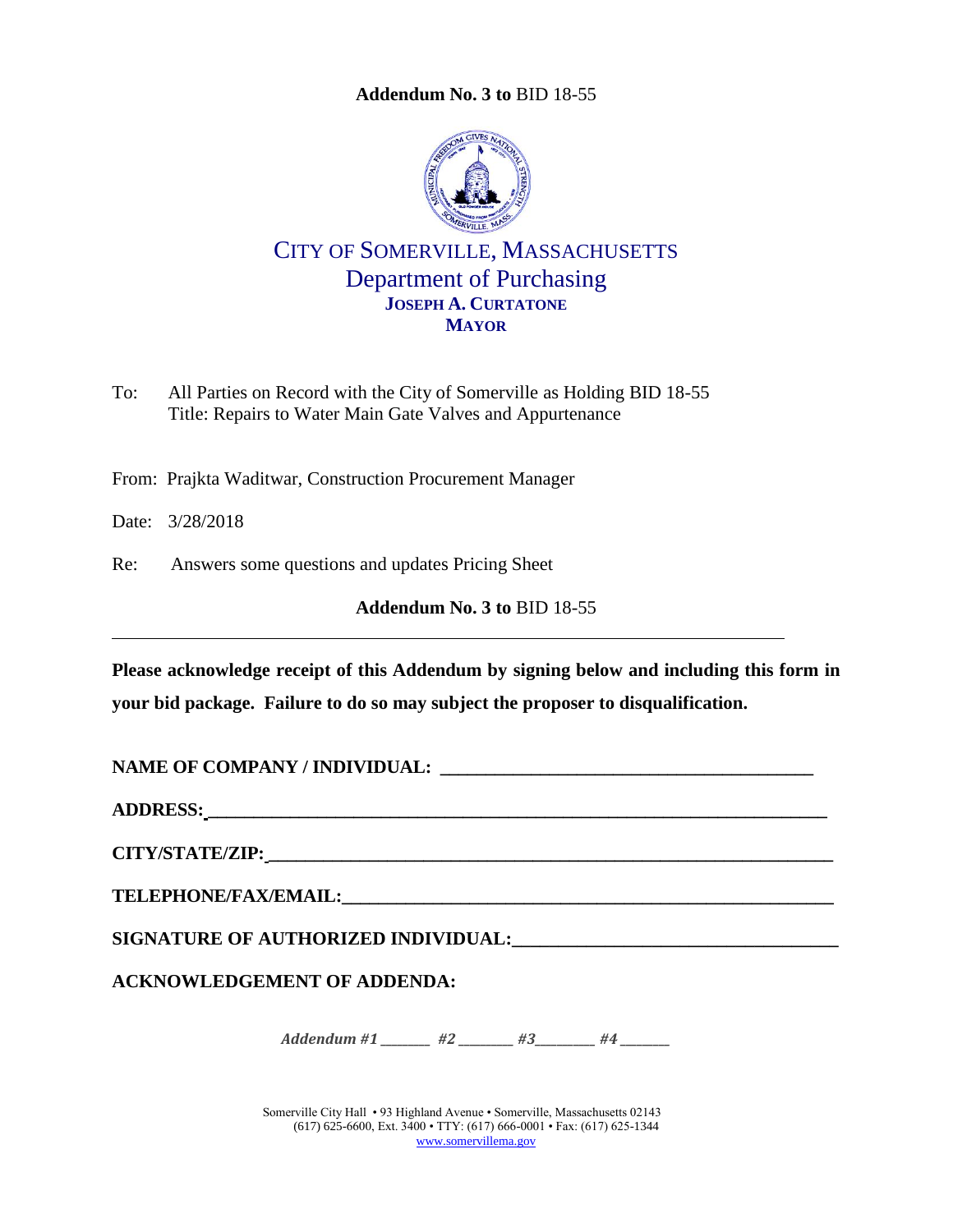### **Answers to questions received by vendors.**

**Question 1**: Police Details – Is the contractor responsible for requesting and paying all Police details? If so how many Police details should be incorporated into the bid base amount and should this be a hourly rate, daily rate or for the duration of the contract?

**Answer:** No. The City will co-ordinate with the contractor for scheduling the Police details. The City will be responsible for all the payments required for the scheduled Police details.

**Question 2:** On the bid sheet the Equipment rate is (Per Unit). Can you please define Per Unit? Is it Hourly, daily etc.?

**Answer:** Equipment rate is per hour. **Please refer updated pricing sheet below.**

**Question 3:** Rule for Award (Lowest Total Price). Can you clarify the method of award? Is the Overhead and Profit NOT going to be calculated into total bid amount for award purposes? Will there be a maximum allowed percentage for Overhead and Profit on the bid sheet?

**Answer:** The contract will be awarded based on the lowest total price. Total yearly bid amount is the sum of the subtotal of regular labor hours, subtotal of overtime labor hours, subtotal of each piece of the equipment. Total % of profit and overhead will not be included in the total bid price. There is no maximum allowed percentage for Overhead and Profit. **Please refer updated pricing sheet below.**

### **Updated pricing sheet**

# **IFB#18-55 SECTION 4.0 FORM FOR GENERAL BID**

The undersigned proposes to furnish all labor and materials required for: **Repairs to Water Main Gate Valves and Appurtenance**

The bidder certifies the following bulleted statements and offers to supply and deliver the materials and services specified below in full accordance with the Contract Documents supplied by the City of Somerville.

- The bids will be received at the office of the Purchasing Director, Somerville City Hall, 93 Highland Avenue, Somerville, MA 02143 no later than **3 rd April 2018, 12PM EST.**
- If the **awarded** vendor is a Corporation a "Certificate of Good Standing" (produced by the Mass. Sec. of State) must be furnished with the resulting contract (see Section 3.0.)
- **Awarded Vendor** must comply with Living Wage requirements (see Section 3.0; only for services)
- **Awarded Vendor** must comply with insurance requirements as stated in Section 3.0.
- The Purchasing Director reserves the right to accept or reject any or all bids and/or to waive any informality if in her/his sole judgment it is deemed to be in the best interest of the City of Somerville.
- The following prices shall include delivery, the cost of fuel, the cost of labor, and all other charges.
- This form to be enclosed in sealed bid package.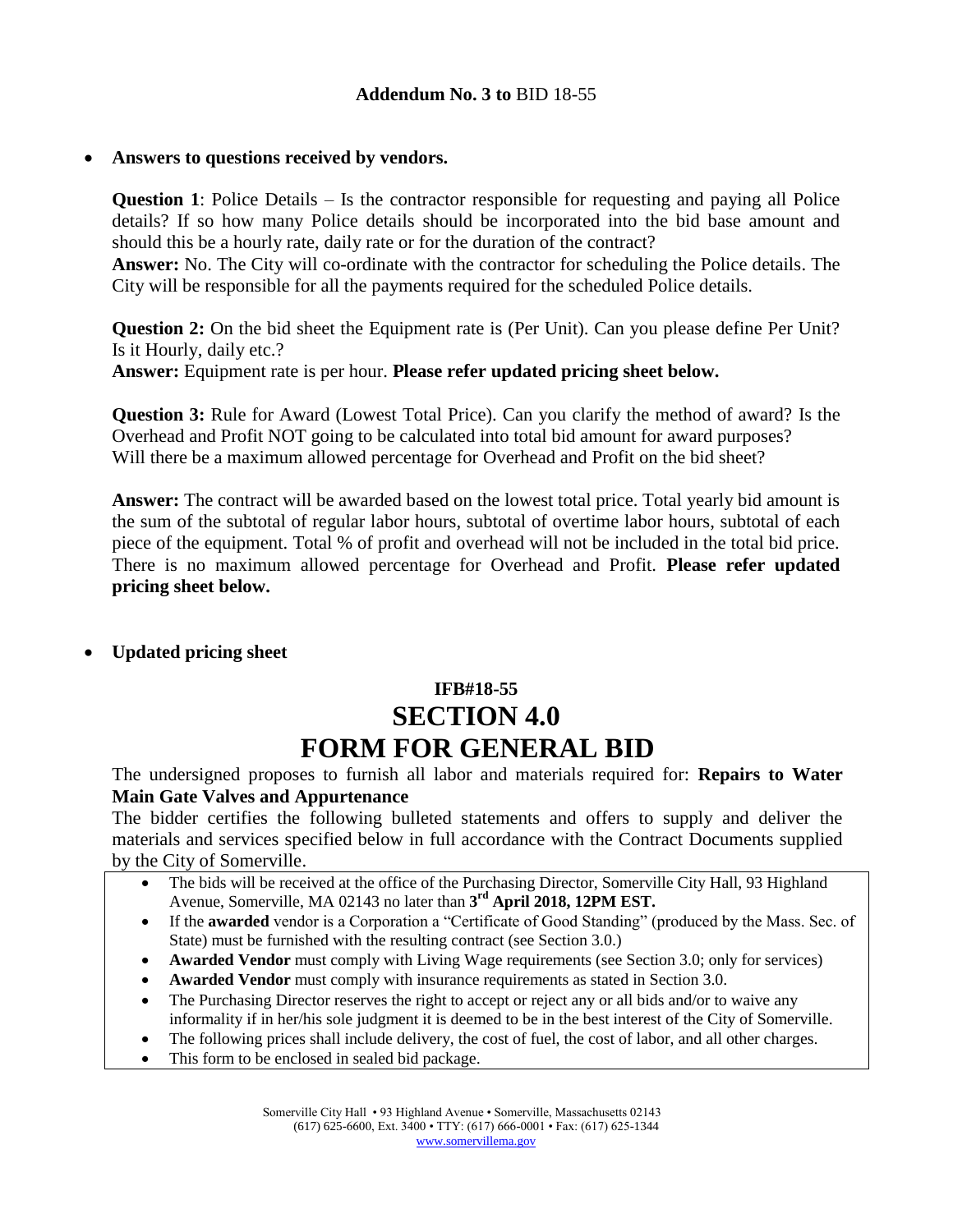Please quote the following items. Prices are to include delivery, cost of fuel and all other charges related to the services listed below. Prices are to remain the same for the entire contract period. **Price Proposal – Repairs to Water Main Gate Valves and Appurtenance**

|                                                                                              | $04/01/2018 -$ | <b>Option Year 2</b><br>$04/01/2019 -$ | <b>Option Year 3</b><br>$04/01/2020 -$ |
|----------------------------------------------------------------------------------------------|----------------|----------------------------------------|----------------------------------------|
| <b>Labor Class (Per hour)</b>                                                                | 03/31/2019     | 03/31/2020                             | 03/31/2021                             |
| <b>Regular Time</b><br><b>Estimated labor hours =</b><br>1000 hours<br>(7.30AM to 3.30PM)    |                |                                        |                                        |
| Supervisor of Foreman                                                                        | \$             | \$                                     | \$                                     |
| <b>Equipment Operator</b>                                                                    | \$             | \$                                     | \$                                     |
| Laborer                                                                                      | \$             | \$                                     | \$                                     |
| <b>Subtotal - Regular Labor</b>                                                              | $\mathcal{S}$  | \$                                     | \$                                     |
| <b>Overtime</b><br><b>Estimated labor hours =</b><br>1000 hours<br><b>(3.30PM to 7.30AM)</b> |                |                                        |                                        |
| Supervisor of Foreman                                                                        | \$             | \$                                     | \$                                     |
| <b>Equipment Operator</b>                                                                    | \$             | \$                                     | \$                                     |
| Laborer                                                                                      | \$             | \$                                     | \$                                     |
| <b>Subtotal – Overtime Labor</b>                                                             | \$             | \$                                     | \$                                     |

| <b>Equipment Rate: (Per hour)</b><br><b>Estimated labor hours = 1000</b><br><b>hours</b> | $04/01/2018 -$<br>03/31/2019 | <b>Option Year 2</b><br>$04/01/2019 -$<br>03/31/2020 | <b>Option Year 3</b><br>$04/01/2020 -$<br>03/31/2021 |
|------------------------------------------------------------------------------------------|------------------------------|------------------------------------------------------|------------------------------------------------------|
| Dump truck $(5-7 \text{ cy})$                                                            | \$                           | \$                                                   |                                                      |
| Dump Truck $(12-14 \text{ cy})$                                                          | \$                           | \$                                                   |                                                      |
| Backhoe/Loader 90HP 4whl<br>drive extend hoe                                             | \$                           | \$                                                   |                                                      |
| Skid Steer Load                                                                          |                              |                                                      |                                                      |

Somerville City Hall • 93 Highland Avenue • Somerville, Massachusetts 02143 (617) 625-6600, Ext. 3400 • TTY: (617) 666-0001 • Fax: (617) 625-1344 [www.somervillema.gov](http://www.somervillema.gov/)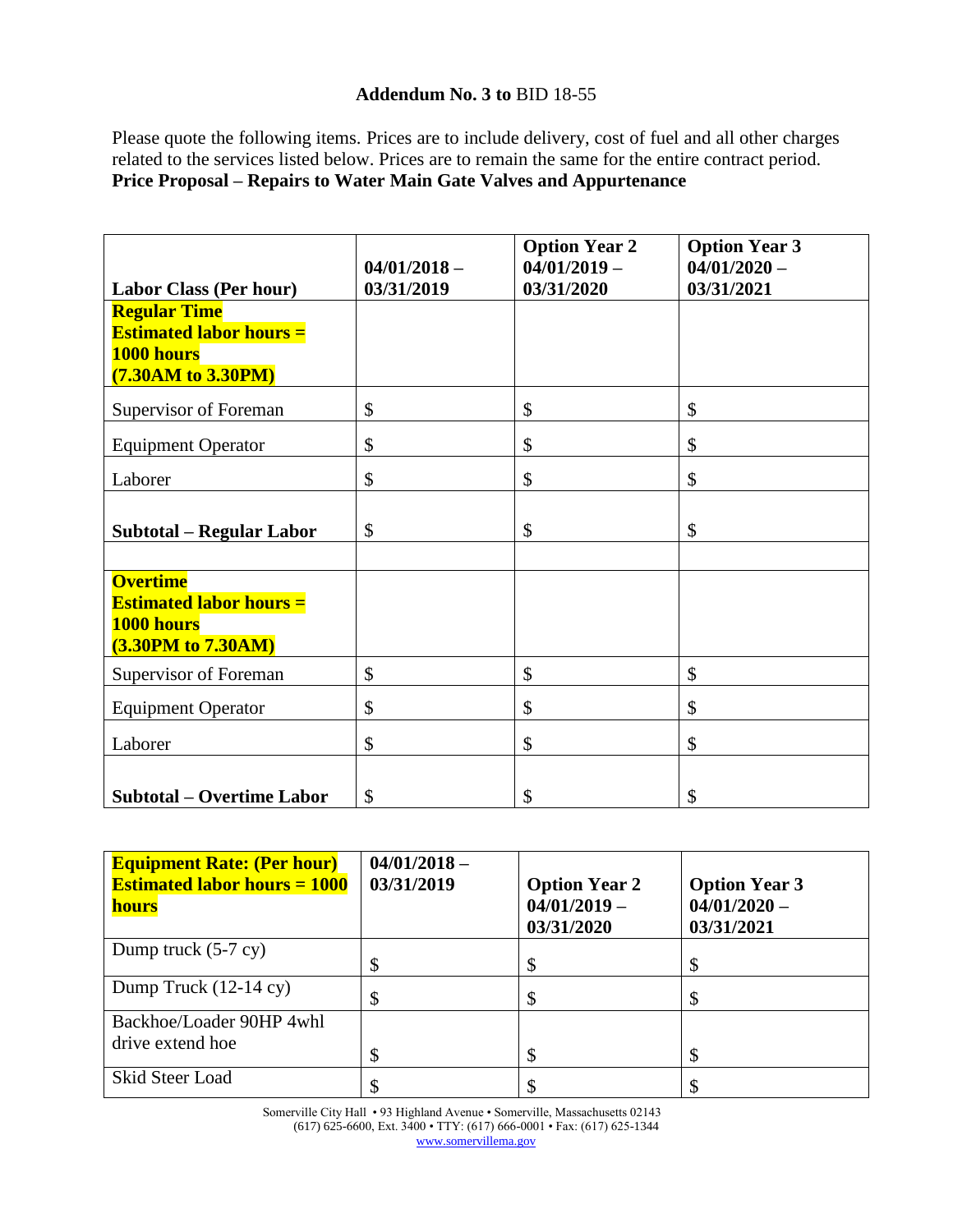| Pick-up Truck                                           | \$             | \$                                     | \$                                     |
|---------------------------------------------------------|----------------|----------------------------------------|----------------------------------------|
| Excavator with ability to                               |                |                                        |                                        |
| excavate to a depth of 19.5'                            | \$             | \$                                     | \$                                     |
| 185 CFM Compressor, hoses,                              |                |                                        |                                        |
| tools and jackhammers                                   |                |                                        |                                        |
|                                                         | \$             | \$                                     | \$                                     |
| Hydraulic Wheel Saw                                     | \$             | \$                                     | \$                                     |
| 3" Diaphragm Water Pump                                 |                |                                        |                                        |
| w/hose                                                  | \$             | \$                                     | \$                                     |
| 3" Centrifugal Water Pump                               |                |                                        |                                        |
| w/hose                                                  | \$             | \$                                     | \$                                     |
| 4" Centrifugal Water Pump                               |                |                                        |                                        |
| w/hose                                                  | \$             | \$                                     | \$                                     |
| 1 1/2 Ton Asphalt Roller                                |                |                                        |                                        |
|                                                         | \$             | \$                                     | \$                                     |
| <b>Sub Total of Equipment Rate:</b>                     |                |                                        |                                        |
|                                                         | \$             | \$                                     | \$                                     |
|                                                         |                |                                        |                                        |
|                                                         |                |                                        |                                        |
| <b>Equipment Rate: (Per hour)</b>                       | $04/01/2018 -$ |                                        |                                        |
| <b>Estimated labor hours = 1000</b>                     |                |                                        |                                        |
|                                                         | 03/31/2019     |                                        |                                        |
| <b>hours</b>                                            |                | <b>Option Year 2</b><br>$04/01/2019 -$ | <b>Option Year 3</b><br>$04/01/2020 -$ |
|                                                         |                |                                        |                                        |
| 4000 Watt Gas Generator                                 |                | 03/31/2020                             | 03/31/2021                             |
| w/Auxiliary Lights                                      |                |                                        |                                        |
|                                                         | \$             | \$                                     | \$                                     |
| 18" Gas Chain Saw                                       | \$             | \$                                     | \$                                     |
| Mueller Wet Tapping Machine                             |                |                                        |                                        |
| up to 2 inches                                          | \$             | \$                                     | \$                                     |
| Acetylene-oxygen Cutting                                |                |                                        |                                        |
| Torch w/Hose, Tips, & Gas                               | \$             | \$                                     | \$                                     |
| 12" gas Cut Off Saw w/Blade                             |                |                                        |                                        |
|                                                         |                |                                        |                                        |
|                                                         | \$             | \$                                     | \$                                     |
| <b>Illuminated Mobile Arrow</b>                         |                |                                        |                                        |
| board w/Generator & Trailer                             | \$             | \$                                     | \$                                     |
| Concrete Saw 35 HP gas                                  |                |                                        |                                        |
| w/Diamond Blades 12"-24"                                |                |                                        |                                        |
|                                                         | \$             | \$                                     | \$                                     |
| <b>Concrete Coring Machine</b>                          |                |                                        |                                        |
| w/Diamond Core Bits 2"-12"<br>6' Hydraulic Street Broom | \$<br>\$       | \$                                     | \$                                     |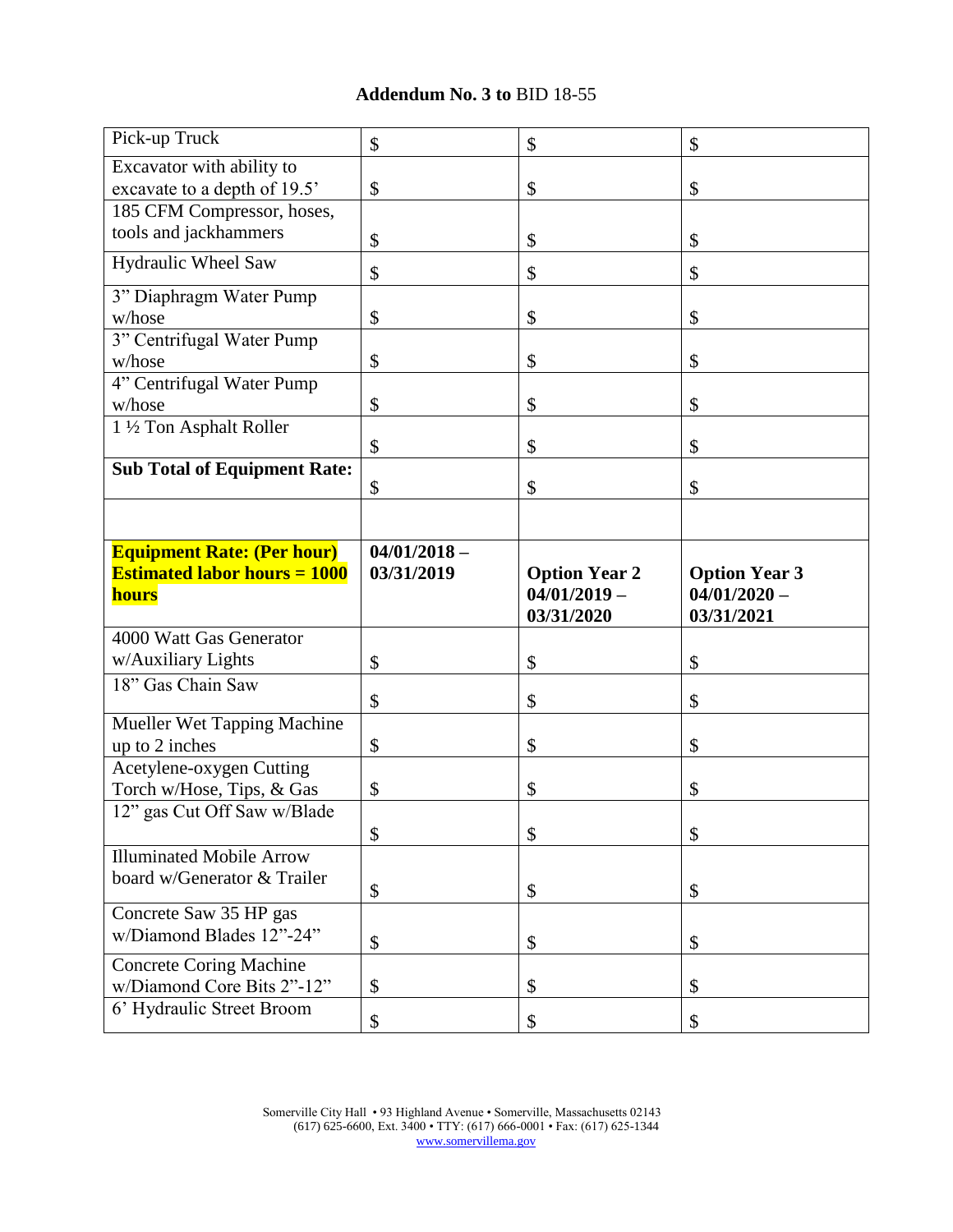| <b>Underground Pipe Locating</b>    |      |      |      |
|-------------------------------------|------|------|------|
| Equipment w/Ferrets, receiver       |      |      |      |
| & Transmitter                       | \$   | \$   | \$   |
| Electronic Underground Leak         |      |      |      |
| <b>Locating Equipment</b>           | \$   | \$   | \$   |
| 8hp Portable Gasoline Cement        |      |      |      |
| Mixer                               | \$   | \$   | \$   |
| <b>Sub Total of Equipment Rate:</b> |      |      |      |
|                                     | \$   | \$   | S    |
| Total % of profit and Overhead      |      |      |      |
|                                     | $\%$ | $\%$ | $\%$ |
| <b>Total yearly Bid Amount</b>      |      |      |      |
| (Subtotal of regular labor hours    |      |      |      |
| + Subtotal of overtime labor        |      |      |      |
| hours $+$ Subtotal of equipment     |      |      |      |
| rate)                               | \$   |      |      |

(*If applicable*) The contract price does not include the items listed on the attached "Bid Form for Alternates;" the bidder understands that the project construction cost estimate provided by the City is inclusive of all the work described in this form.

The undersigned agrees that, if he is selected as general contractor, he will within five days, Saturdays, Sundays and legal holidays excluded, after presentation thereof by the awarding authority, execute a contract in accordance with the terms of this bid and furnish a performance bond and also a labor and materials or payment bond (as indicated in the "Key Project Information" section on the 2nd page of this bid), each of a surety company qualified to do business under the laws of the commonwealth and satisfactory to the awarding authority and each in the sum of the contract price, the premiums for which are to be paid by the general contractor and are included in the contract price; provided, however, that if there is more than one surety company, the surety companies shall be jointly and severally liable.

The undersigned hereby certifies that he is able to furnish labor that can work in harmony with all other elements of labor employed or to be employed on the work; that all employees to be employed at the worksite will have successfully completed a course in construction safety and health approved by the United States Occupational Safety and Health Administration that is at least 10 hours in duration at the time the employee begins work and who shall furnish documentation of successful completion of said course with the first certified payroll report for each employee; and that he will comply fully with all laws and regulations applicable to awards made subject to section 44A.

The undersigned further certifies under the penalties of perjury that this bid is in all respects bona fide, fair and made without collusion or fraud with any other person. As used in this subsection the word "person" shall mean any natural person, joint venture, partnership, corporation or other business or legal entity. The undersigned further certifies under penalty of perjury that the said undersigned is not presently debarred from doing public construction work in the commonwealth under the provisions of section twenty-nine F of chapter twenty-nine, or any other applicable debarment provisions of any other chapter of the General Laws or any rule or regulation promulgated thereunder.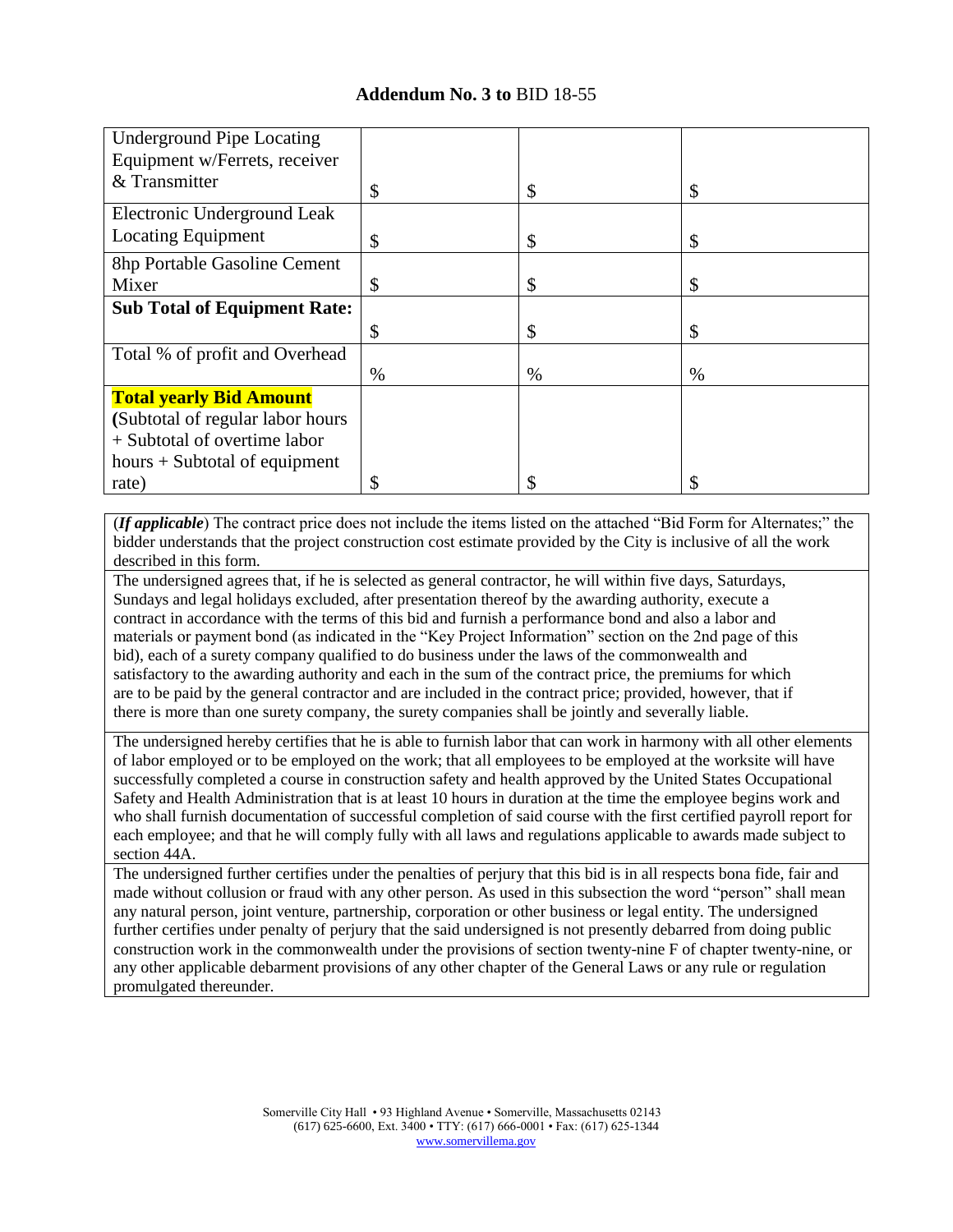The Undersigned Bidder certifies under the penalties of perjury that:

(1) Pursuant to M.G.L. c. 62C, §49A, to the best of the signatories knowledge and belief, that the Undersigned Bidder is in compliance with all laws of the Commonwealth relating to taxes, reporting of employees and contractors, and withholding and remitting child support, as well as paid all contributions and payments in lieu of contributions pursuant to MGL 151A, §19A(b); and,

#### (2) the Federal Employer Identification Number (EIN) of the Bidder is:

The Undersigned Bidder certifies under penalties of perjury that the Bidder is not presently debarred from doing federal or state public construction work, that the Bidder has not had its low bid rejected by any municipality in the previous two years, except:

in which case the reasons for rejection were as follows:

The Undersigned Bidder has submitted all requested referenced information on the Reference Form.

The Undersigned Bidder understands that the contractor and subcontractors will be required to pay prevailing wages to laborers and mechanics, and that if the Undersigned's bid is significantly below the average bid, the Awarding Authority may require the Bidder to substantiate that the bid is based on payment of wages at prevailing rates.

The Undersigned Bidder certifies that it can achieve substantial and final completion by the date notes in Section 2.2, herein, unless otherwise noted in the Notice to Proceed as delivered to the awarded vendor.

Should certain additional work be required, or should the quantities of certain classes of work be increased or decreased from those required by the Contract Documents, by authorization of the City, unit prices listed on the attached "Unit Price Form" shall at the option of the City be the basis of payment to the Contractor or credit to the City, for such increase or decrease in the work. The unit prices shall represent the exact net amount per unit to be paid the Contractor (in the case of addition or increase) or to be refunded the City (in the case of decrease). Contractually noted adjustments will be allowed for overhead, profit, insurance or other direct or indirect expenses of the Contractor or Subcontractors.

The unit prices shall include cost of fuel, all labor, materials, equipment, overhead, profit, insurance, etc. to cover the finished work of the several kinds called for. Changes shall be processed in accordance with the provisions of the General Conditions governing changes in the work.

Executed this day of the case of the secure of  $\alpha$  . 20

**Name of Company/Individual:**

**Address, City, State, Zip:**

| $Tel \#$                                            | <b>Email:</b> |
|-----------------------------------------------------|---------------|
| <b>Name and Title of Person Signing</b>             |               |
| <b>Signature of Authorized</b><br><b>Individual</b> |               |